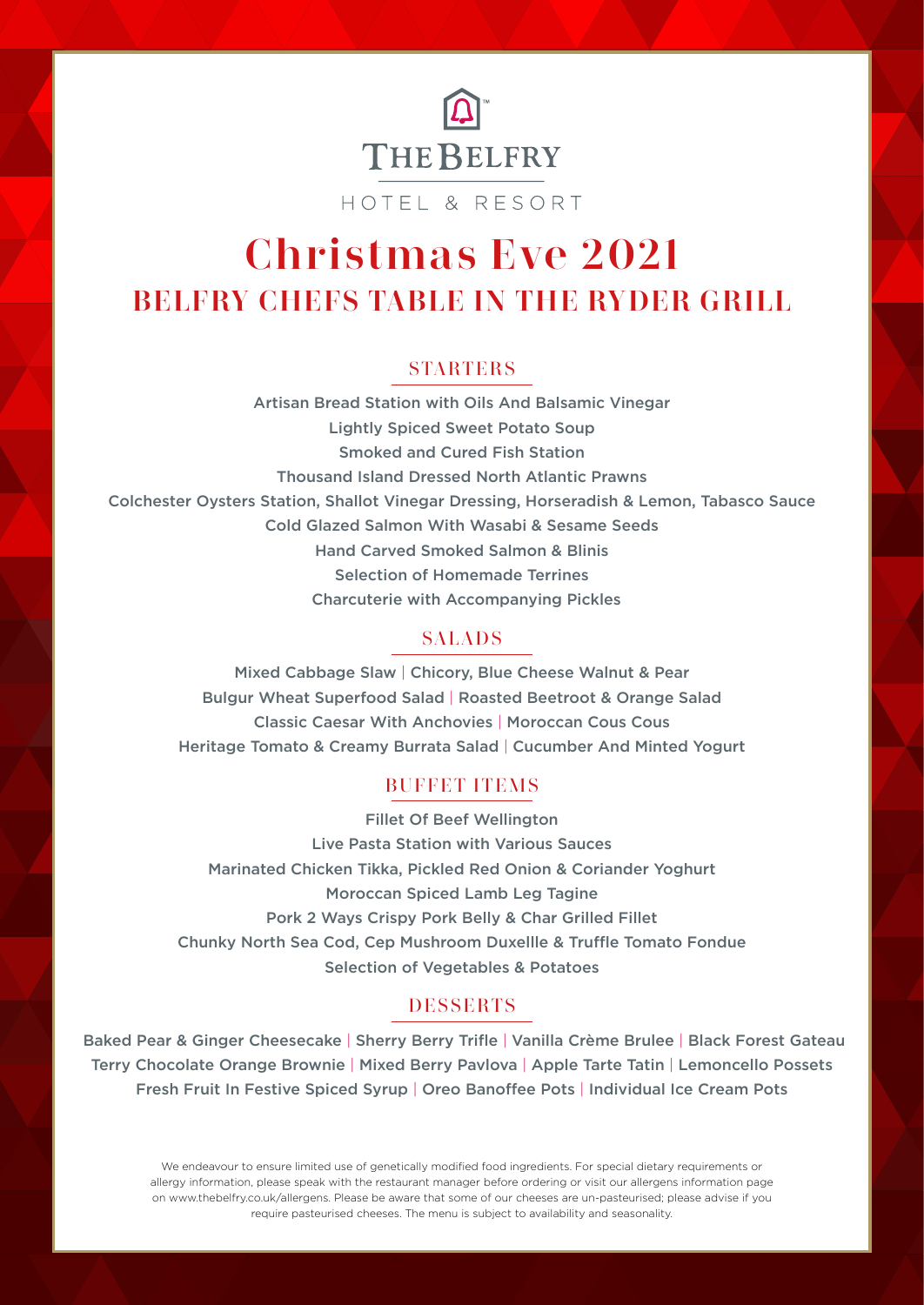

## Children's Christmas Eve BUFFET MENU

Hummus & Crudities Garlic Dough Balls Melon with Berries

Chicken Nuggets Various Pizzas Mac & Cheese

Desserts from the Buffet

We endeavour to ensure limited use of genetically modified food ingredients. For special dietary requirements or allergy information, please speak with the restaurant manager before ordering or visit our allergens information page on www.thebelfry.co.uk/allergens. Please be aware that some of our cheeses are un-pasteurised; please advise if you require pasteurised cheeses. The menu is subject to availability and seasonality.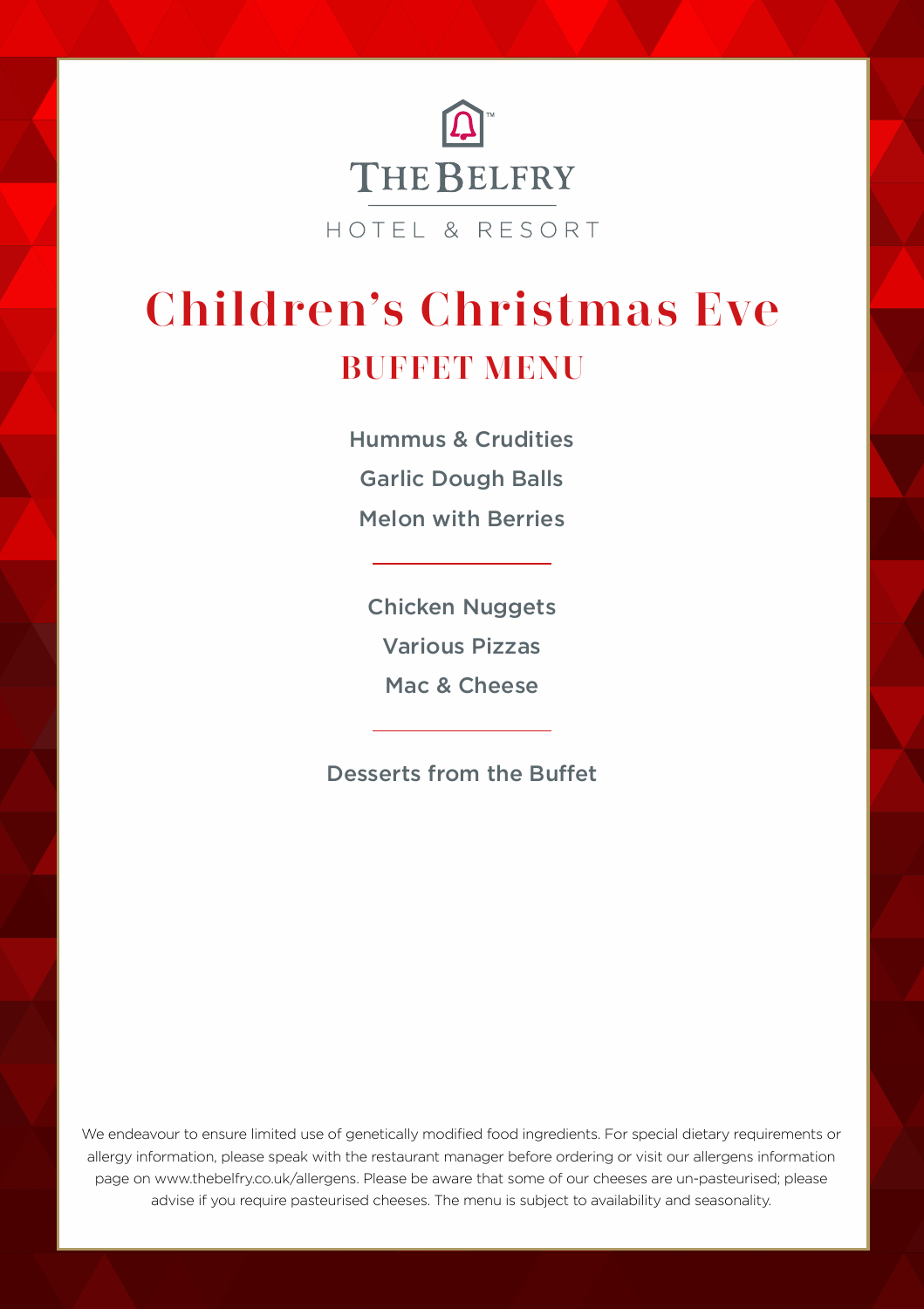

HOTEL & RESORT

# Christmas Day Lunch 2021

#### **STARTERS**

Whiskey & Honey Cured Scottish Salmon Baby beetroots, lemon & dill dressing

 Duck Pithvier Creamy celeriac puree, truffle Madeira sauce

Chicken Parfait Sweet wine jelly, apple & raisin chutney, warm brioche

Chestnut Mushroom Tart

Pickled porcini & wild mushroom salad (v)

 Roasted Cauliflower Soup Rarebit crouton (V

### **MAIN COURSES**

Roast Turkey with all the Festive Trimmings Stuffing, brussel sprouts, glazed carrots, piglets in blankets cranberry & bread sauces, roasting juices

> Poached Fillet of Cod with Shellfish Mousse Sauce Americane, champagne leek fondue & samphire

Roast Sirloin of Beef Shallot marmalade & stilton, yorkshire pudding, fine beans, fondant potato, horseradish jus

> Oven Baked Butternut Squash Kale & Goats Cheese Bake, Caramelized Onion, Pumpkin Seed Pesto (V)

> > Family Service of Potatoes and Vegetables

### **DESSERTS**

Apple & Mincemeat Crumble Tart Calvados Custard & Crème Fraiche

Homemade Belfry Christmas Pudding, Brandy Cream, Cranberry Compote

Valrhona Chocolate Mascarpone Cheesecake

Hazelnut & Orange Salad

Vanilla Crème Brulee Shortbread Fingers

Selection of British Cheeses,

Quince Jelly, Walnut Raisin Bread & Grape Chutney

#### Mini Mince Pies & Chocolate Truffle

We endeavour to ensure limited use of genetically modified food ingredients. For special dietary requirements or allergy information, please speak with the restaurant manager before ordering or visit our allergens information page on www.thebelfry.co.uk/allergens. Please be aware that some of our cheeses are un-pasteurised; please advise if you require pasteurised cheeses. The menu is subject to availability and seasonality.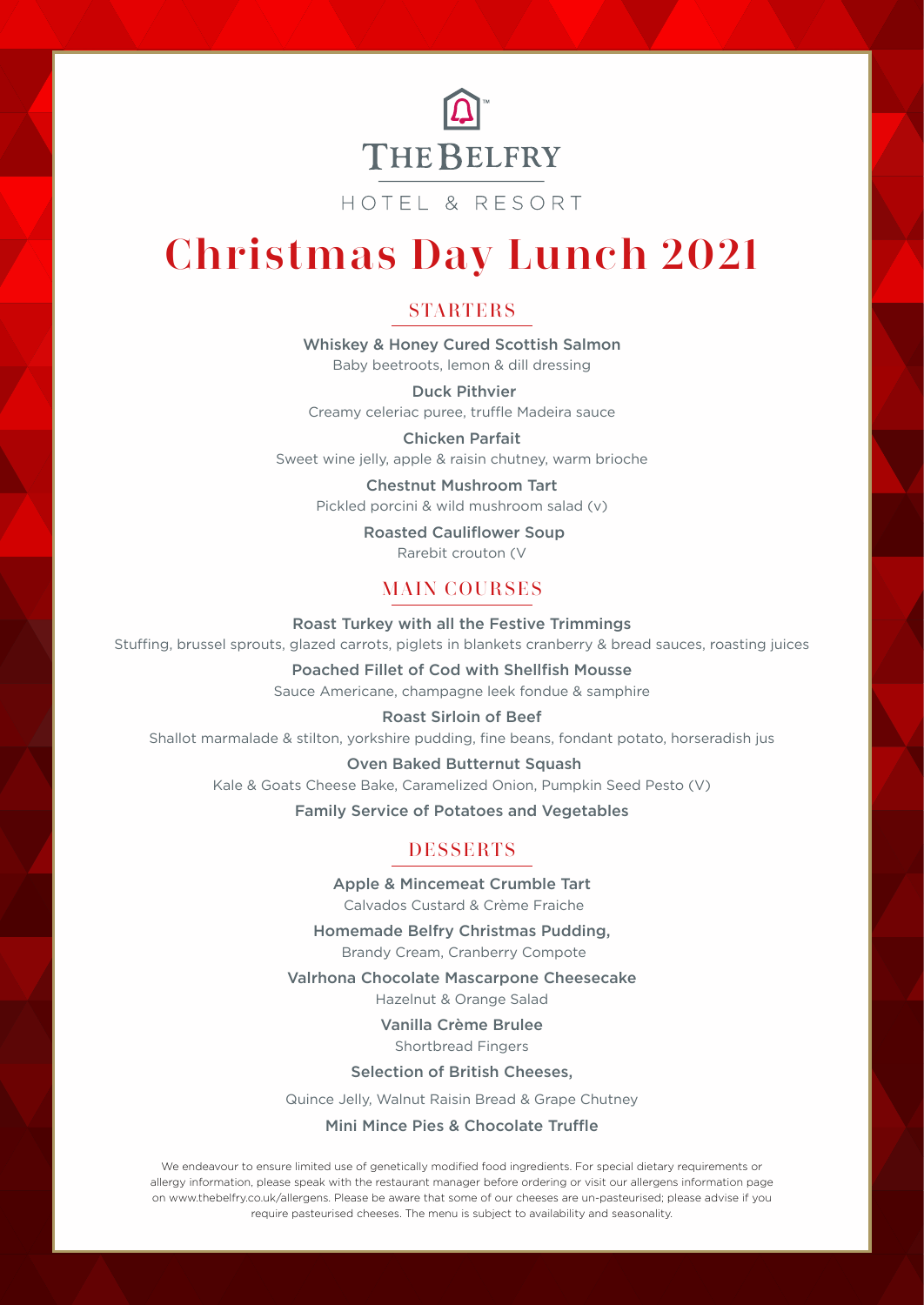

HOTEL & RESORT

# Light Supper Christmas Night WARWICK 2021

Chunky Minestrone Soup, Orzo Pasta Selection Of Artisan Breads

#### **HOT ITEMS**

Cajun BBQ Pulled Pork Sliders Southern Fried Chicken Tenders Sausage Rolls & Mini Square Pies Garlic & Rosemary Sea Salt Roasted Mini Potatoes

#### SELECTION OF FRESHLY BAKED PIZZAS

Stuffed Crust Pepperoni 4 Cheese Stuffed Crust Buffalo Chicken Margherita Red Onion, Goat's Cheese & Rocket

#### **SALADS & COLD ITEMS**

Finger Sandwiches, Filled Focaccias And Wraps Grissini Sticks & Mezze Of Hummus Shallot & Dill Poached Salmon, Sourdough Croute Selection Of Colds Cuts & Charcuterie Meats Pates & Terrines Sweet Pickled Vegetables Creamy Crunchy Coleslaw Mixed Leaves

#### **DESSERTS**

Selection Of Mini Festive Desserts Lemon Curd & Raspberry Meringue Eton Mess Black Forest Trifle Chocolate Yule Selection Of Sweet Treats Selection Of Various Mini Ice Creams Pots

#### Coffee, Mini Mince Pies & Festive Treats

We endeavour to ensure limited use of genetically modified food ingredients. For special dietary requirements or allergy information, please speak with the restaurant manager before ordering or visit our allergens information page on www.thebelfry.co.uk/allergens. Please be aware that some of our cheeses are un-pasteurised; please advise if you require pasteurised cheeses. The menu is subject to availability and seasonality.